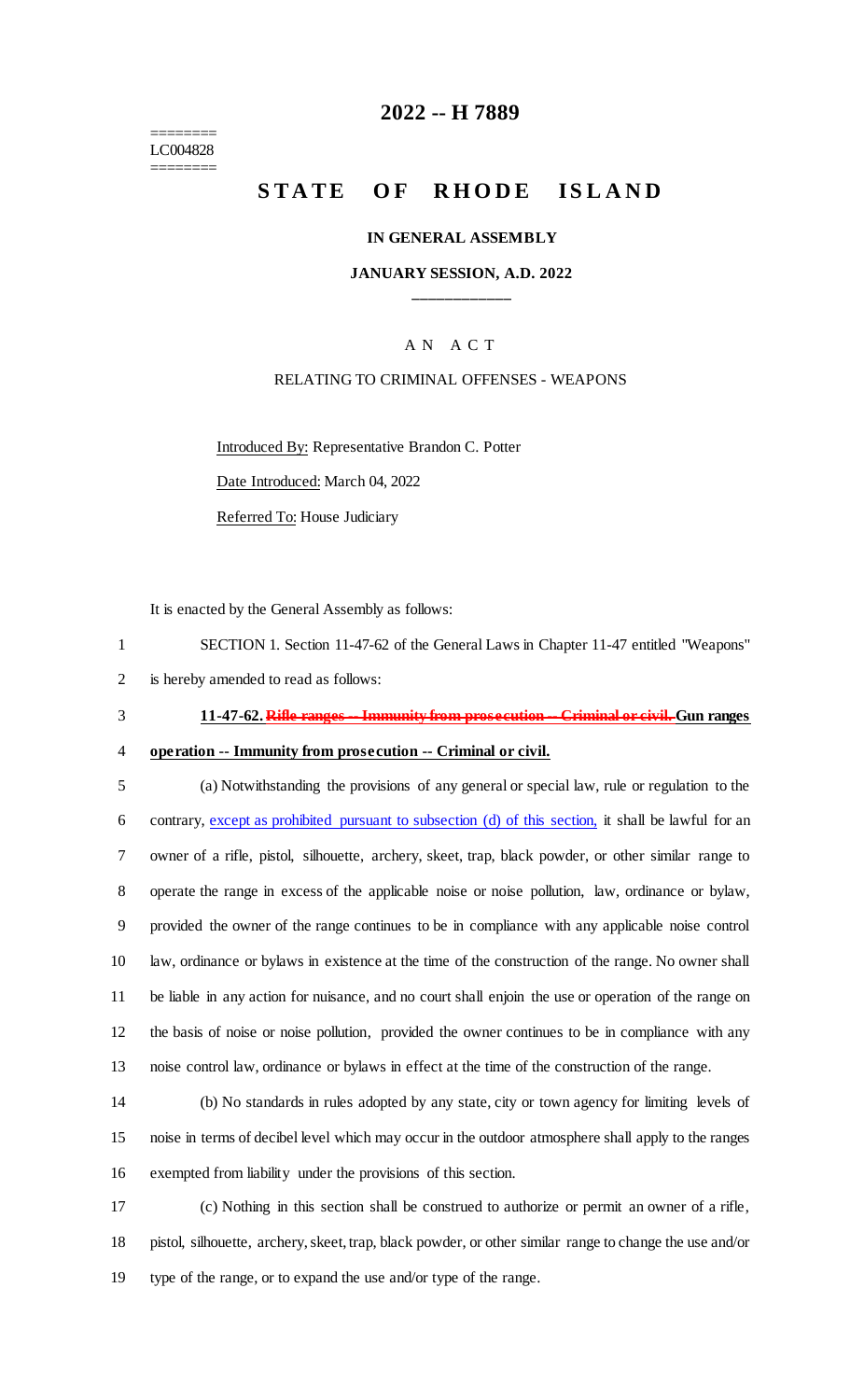- 1 (d) Effective January 1, 2023, no outdoor gun range shall be used for firing, discharging or
- 2 shooting firearms within a one mile circumference or closer of any school kindergarten through
- 3 grade twelve (K-12) and all grounds and sports fields connected thereto.
- 4 SECTION 2. This act shall take effect on January 1, 2023.

======== LC004828 ========